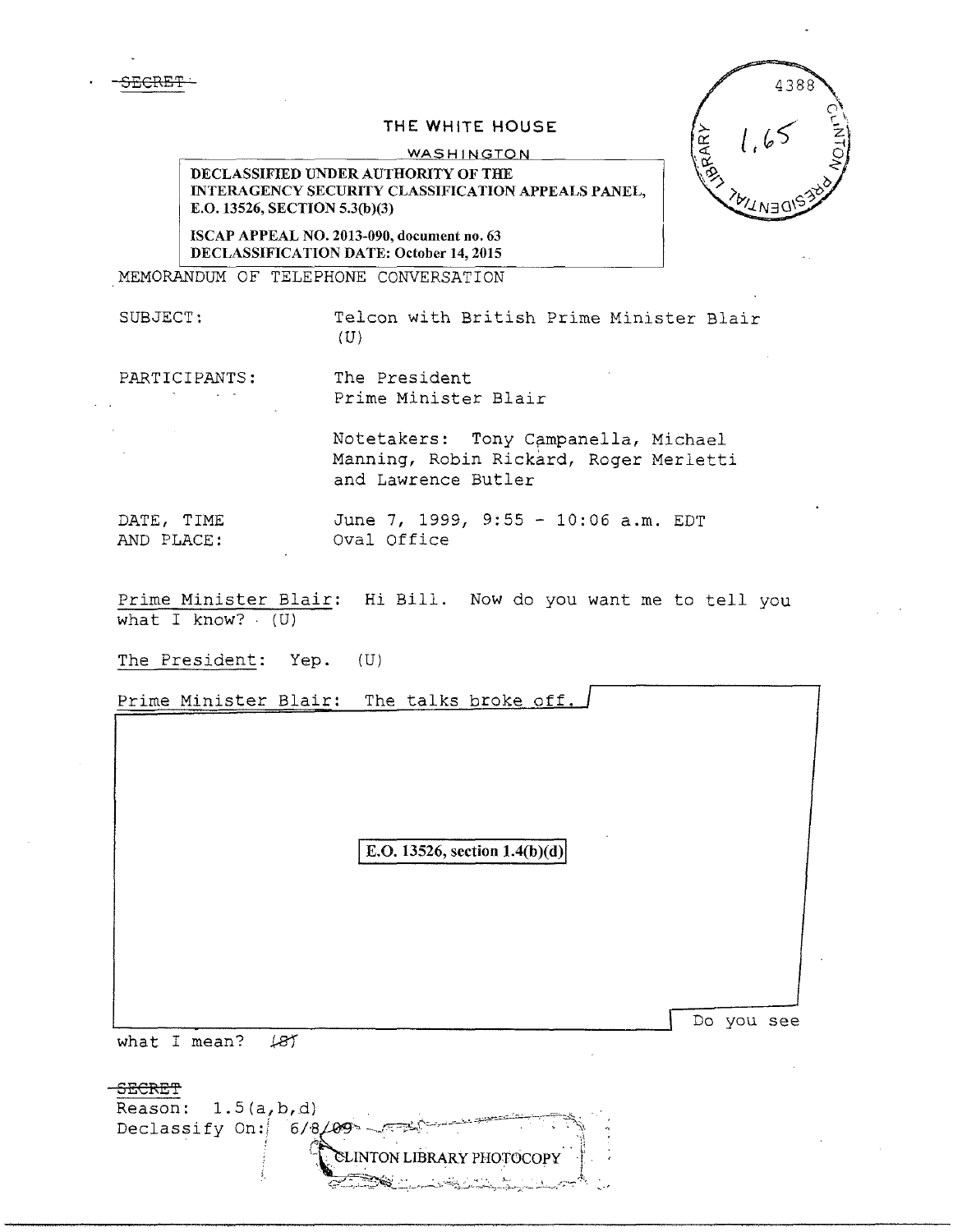The President: Yes. *iz)* 

Prime Minister Blair:

**E.O. 13526, section 1.4(b)(d)** 

The President: Yes. I completely agree with everything you've said. The key here is where the Russians are on this. [

**E.O. 13526, section 1.4(d)** 

We just have to be tough as hell with them. I am completely in accord with where you are.  $\#87$ 

Prime Minister Blair: **E.O. 13526, section 1.4(b)(d)**  $\texttt{sEERT}$ 

**INTON LIBRARY PHOTOCOPY**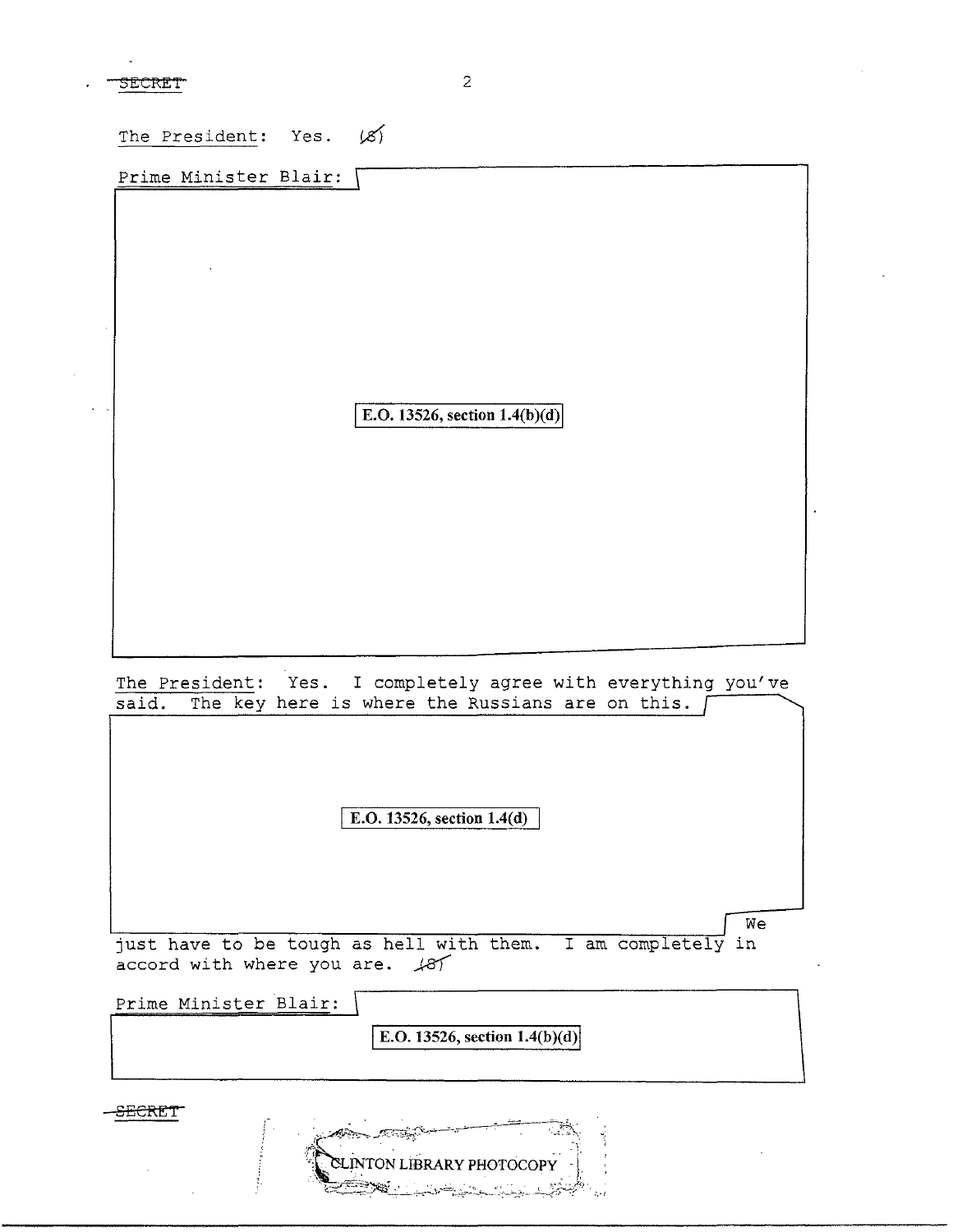The President: Yep. We are in the same place Tony, and we've got to tough it out and get a good UN draft. Maybe I am super sensitive, but let me say something.

I **E.O. 13526, section 1.4(d)** [

OK? *)-5'}* 

Prime Minister Blair: OK Bill. Prime Minister Bialr: OK Bill.

The President: I am going to call Yeltsin as soon as I hang up with you.  $\cancel{\mathcal{B}}$ 

Prime Minister Blair: /

The President: I agree to that. Do you think the Allies will hold to it? *\_J&'(* 

**XLINTON LIBRARY PHOTOCOPY** 

Prime Minister Blair: Yes. I spoke with Schroeder this morning.

**<u>EEGRET</u> a** *E.O. 13526, section 1.4(b)(d)*